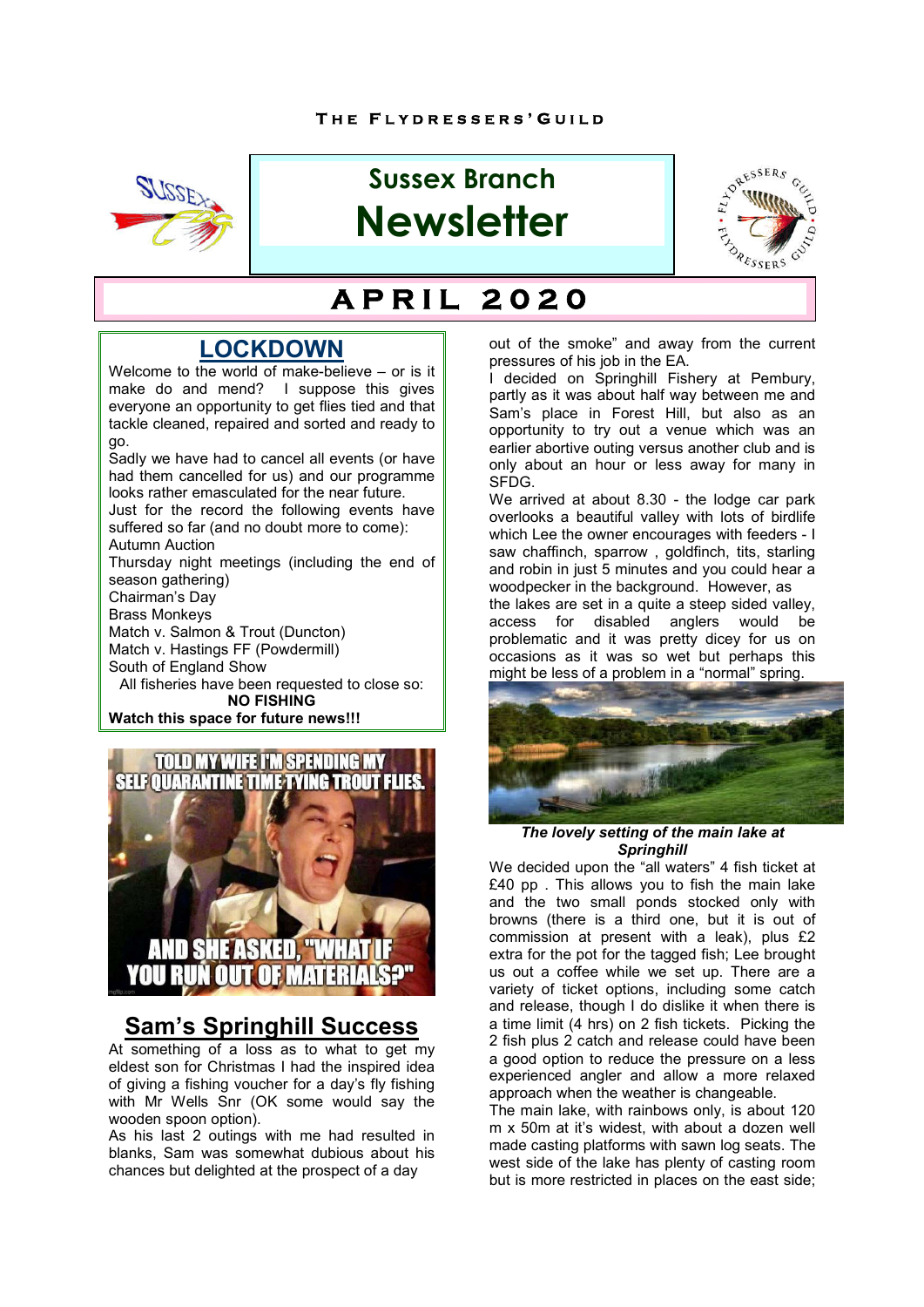depths run to about 12 ft. The water was a little coloured but not overly so.

We started on the platforms nearest the southern end, with Sam on a full floater and me with a midge tip and both had takes within minutes on damsels but failed to hook up. This was something of a false dawn as takes dried up quickly. So after about 30 minutes I tried a Di-3 with a Growler and hooked twice in quick succession, losing one and being broken by another. However, perseverance with this setup eventually produced a 1 ½ lb fish for me.



*AW's first*

I then decided to move down to the north end of the lake which the wind had been blowing into all morning, figuring this might create a concentration of fish. Casting across the wind near the reeds I quickly hooked into a better fish which swiftly dragged my line into the reeds and deposited my fly there! However, knocks and nips were encouraging and eventually produced two more fish to the midge tip and damsel, including my best of the day at 3lb 2oz.

Meanwhile, having had a briefing on how to fish a slow sinker, to my delight Sam had landed a couple of trout from my original platform so the duck had been broken!



#### *A sight for sore eyes for Sam*

I then spent an hour pottering around the two "brownie ponds" with not a hint of a fish. This may have been a poor day to judge these as there was a lot of colour in the water on one of the ponds and this early in the season there was little insect life to imitate. However, those I talked to were of the opinion that these were not easy to fish and were best approached with more imitative flies in later spring/summer. So I went to the east side of the main lake and took my final fish on the Di-3 /Growler combination with a very slow figure of eight retrieve. Sam carried on for about another 30 minutes or so with no takes but the improvement in his casting technique was clear during this period and he was just made up to have some fish in the bag.

So we left at around 3.30 with Sam having greater confidence, improved casting, a little more knowledge of varying his approach and keenness to go again.

As for the fishery the jury is still out. Whilst I managed my 4 fish, it was hard work. I had been told that there were plenty of fish as stocking had taken place the day before and this may have had some bearing on fish behaviour. There were short bouts of what I call "mackerel madness" when a fish is hooked from amongst a pod and then some of the rest charge about snapping at flies, but this subsided quickly and generally fish were hard to tempt.

Of the 6 or 7 anglers around, no-one was pulling them in at very regular intervals and other catches were mainly to damsels or small black buzzers but the fish were high quality, fully finned and fought hard.

It's perhaps harsh to judge Springhill on one visit at the end of a very wet winter. Lee and his wife are very welcoming and knowledgeable and when the sun came out in the afternoon you could see what a lovely spot this would be on a late spring/early summer day. There are plenty of nice pubs as well within a short drive.

So after some useful advice from Lee's wife, Sam and I wended our way to the Half Way House at Brenchly to sink a well deserved pint of excellent Kentish ale - a great end to a successful outing.

*Alan Wells*



I don't care what all the other kids are doing, you're not getting your lip pierced!"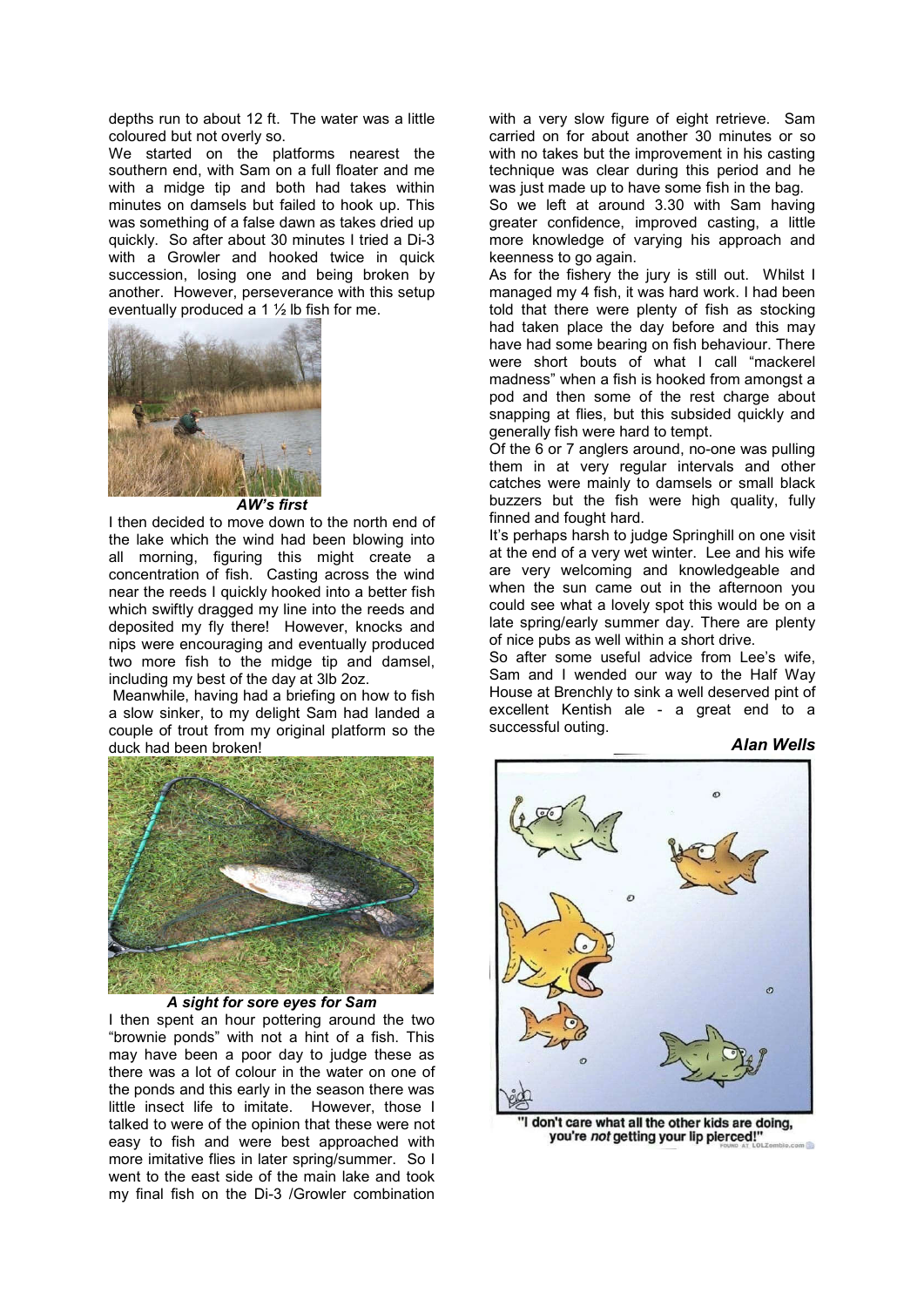#### *Chairman's Chat*

Here we are again in Romania, on the river Gilort in Albeni. Again this is not a Commission but a request for help, i.e. support at no cost ! I am not sure that they will want our support as I had to condemn this design as completely inappropriate.



#### **Proposed Rock Ramp**

For a start the pass is in the wrong place, during a flood, many fish will swim past the entrance to congregate at the toe of the weir; they naturally wish to get as far upstream as possible. By eye the pass is too steep, it should be at a slope of no steeper that 1 in 20. No resting pools are shown; these should be at 1.0 m changes in head (i.e. steps).

There was no mention of river flows of Q95 (when fish start to migrate), Q10 (when fish stop migrating and take refuge from floods) or Mean Annual Flow to identify 5% to 10% which should be the pass flow to attract fish.

As I have said before, to the layman, rock ramps seem simple structures, whereas they are very difficult to design hydraulically and structurally. Imagine trying to predict water velocities between those rocks. Other people's rock ramps have washed downstream, due to lack of fixture to the bed (we concrete the rocks in), flow through the rocks, rather than over (we seal the bed of the ramp with concrete). Calculating the size of the rocks which may weigh tonnes, and then lifting and placing such large rocks with precision is not easy. If rocks are on an existing concrete apron, they have to be secured with 5.0 tonne stainless steel chains. Not just a pile of rocks after all !!

My latest news is that our remaining Client, now thinks that we (me) should have a "head to head" - in Edinburgh ! *Tony W*

### **Ray's Ramblings**

I've been writing these Ramblings for the Sussex Branch for more than eighteen months now but I didn't realise how far they were circulating till I talked with a friend on a Grayling fishing trip to Wherwell a while ago and he said that his branch were forwarded a copy each month - it's nice to know that they're getting a wider audience and so far I've not had any adverse comments - though perhaps there have been and Roy is just not telling me.

You may recall that last month I wrote about some quick tie flies - one of which used small red glass beads and I found that to get them on the hook I had to use barbless hooks. I have for many years tied all my Grayling flies on barbless hooks using originally the Knapek hooks and later the Hanak range. In any events where catch and release was compulsory such as the European events or the Association of Major Flyfishing Clubs matches I simply debarbed my normal flies.

I remember at the first European event in France many years ago that at my first peg, fishing it for thirty five minutes, I hooked twelve fish and landed only three. I soon learned how to land fish using barbless hooks after that. On a more recent AMFC match at Grafham Water we could catch eight fish, killing the first four and then releasing four more using barbless or debarbed hooks. Using barbed flies I killed four but also lost three fish but after I debarbed I caught another four that were returned without losing another fish. And those quick tie flies that I mentioned last month were all on barbless flies that were recommended to me by a friend who fishes a lot of competitions and now only uses barbless flies for all of his fishing.

They were tested on a recent fishing trip and while using them I landed three fish and lost one. To get my fourth fish I changed to a pattern on a barbed hook and on that I lost two fish before I landed my last one. So based on these results barbless flies seem to have the edge and they're certainly easier to remove if they get stuck in a net or in your flesh. There is of course the issue that barbless flies, because they have no barb, penetrate deeper and so could cause more damage to a fish. So perhaps I'll just carry on using my barbed flies and debarb them when I'm on catch and release. I certainly don't relish the prospect of tying up my complete collection of flies on barbless hooks! *Ray Burt*

### **End of "season" gathering 2nd April**

Another victim of the times – and with it the draw for the **rod-raffle**. Rest assured this will happen sometime – possibly on the first Thursday in September instead of a speaker.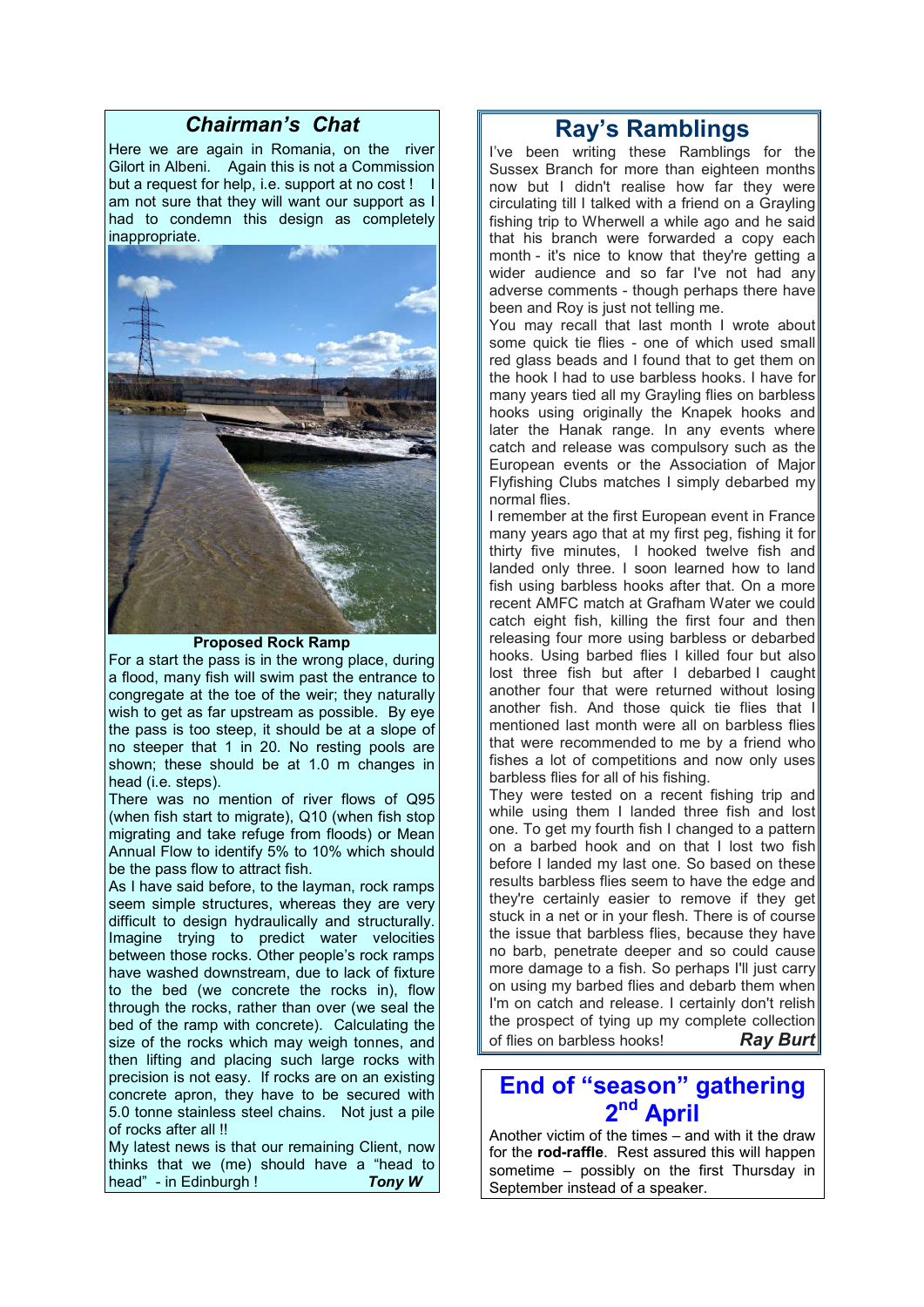## **Copper Wire**

After having dug to a depth of 10 feet last year, Australian scientists found traces of copper wire dating back 200 years and came to the conclusion that their ancestors already had a telephone network more than 150 years ago.

Not to be outdone by the Aussies, in the weeks that followed, an American archaeologist dug to a depth of 20 feet and, shortly after, a story was published in the New York Times: "American archaeologists, finding traces of 250-year-old copper wire, have concluded that their ancestors<br>already bad an advanced high-tech advanced communications network 50 years earlier than the Australians".

One week later a Council in Essex, reported the following: "After digging as deep as 30 feet in Colchester, Jack Lucknow, a self-taught archaeologist, reported that he found absolutely bugger all. Jack has therefore concluded that 250 years ago, Britain had already gone wireless."

Just makes you bloody proud to be British, doesn't it?



# **Auction 19th March**

As you know we had to postpone this Auction and we will be advising in due course as and when we can re-instate it. If the worst comes to the worst, we will put it in as the Autumn Auction in October (coronavirus permitting!).

If in the meantime vendors wish to withdraw any items we have listed, let Tony Harrison or Roy Gurney know.



# **DIARY OF A POMMIE IN WESTERN AUSTRALIA**

**August 31** - Just got transferred with work from Leeds UK to our new home in Karratha, Western Australia. Now this is a town that knows how to live! Beautiful, sunny days and warm, balmy evenings I watched the sunset from a deckchair by our pool yesterday. It was beautiful. I've finally found my new home. I love it here. **September 13** - Really heating up now. It got to 31 today. No problem though. Living in airconditioned home, driving air-conditioned car. What a pleasure to see the sun every day like this. I'm turning into a sun-worshipper – no blasted rain like back in Leeds!!

**September 30** - Had the back yard landscaped with tropical plants today. Lots of palms and rocks. No more mowing lawns for me! Another scorcher today, but I love it here. It's Paradise! **October 10** - The temperature hasn't been below 35 all week. How do people get used to this kind of heat? At least today it's windy though. Keeps the flies off a bit Acclimatizing is taking longer than we expected.

**October 15** - Fell asleep by the pool yesterday. Got third degree burns over 60% of my body. Missed three days off work. What a dumb thing to do. Got to respect the old sun in a climate like this!

**October 20** - Didn't notice Kitty (our cat) sneaking into the car before I left for work this morning. By the time I got back to the car after work, Kitty had died and swollen up to the size of a shopping bag and stuck to the upholstery. The car now smells like Whiskettes and cat poo. I've learned my lesson though: no more pets in this heat.

**October 25** - This wind is awful. It feels like a giant blow dryer. And it's hot as hell! The home air conditioner is on the blink and the repair man charged \$200 just to drive over and tell me he needs to order parts from Perth ....The wife & the kids are complaining.

**October 30** - The temperature's up around 40 and the parts still haven't arrived for the air conditioner. House is an oven so we've all been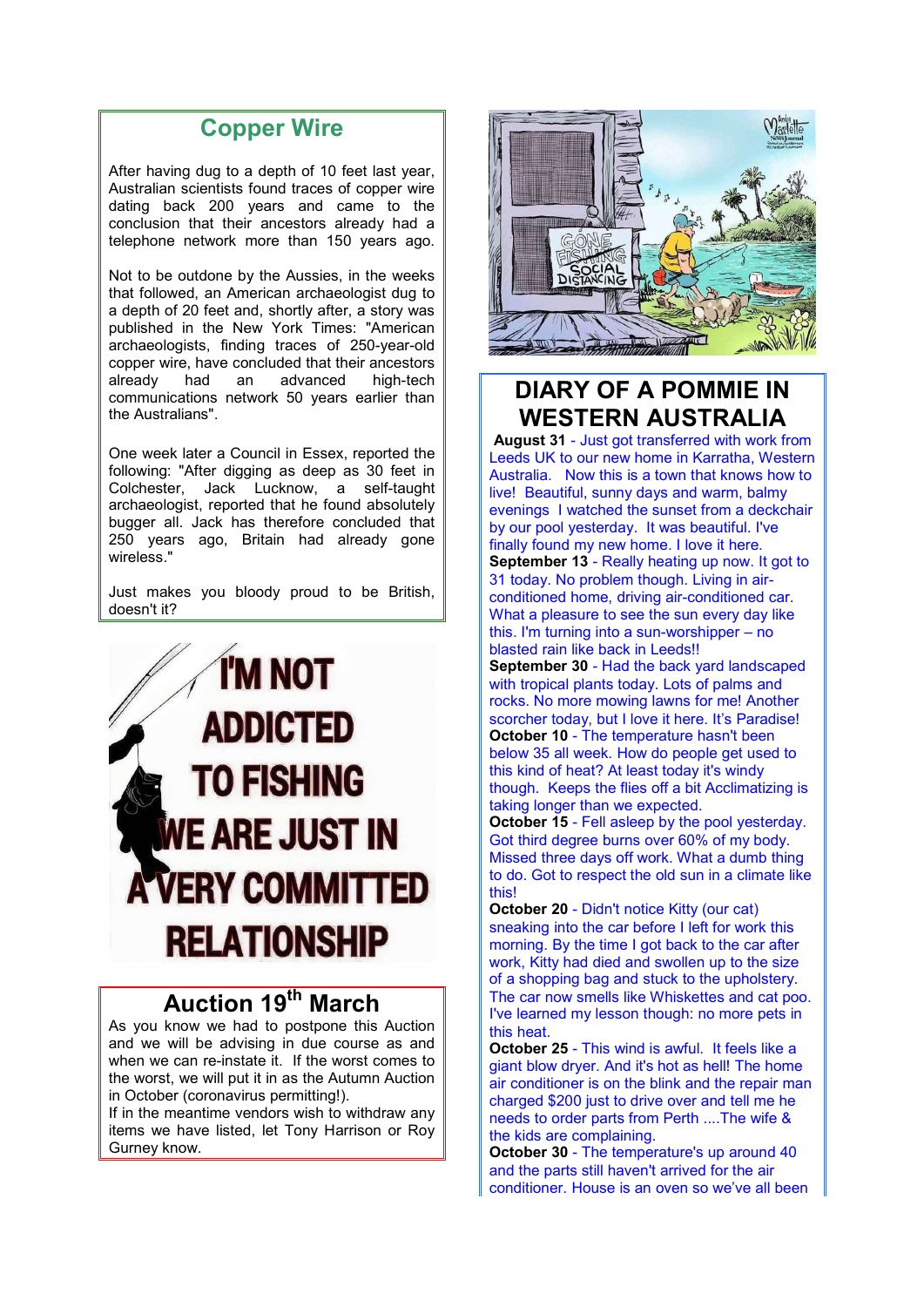sleeping outside by the pool for 3 nights now. Bloody \$600,000 house and we can't even go inside. Why the hell did I ever come here? **November 4** - Finally got the air-conditioner fixed. It cost \$1,500 and gets the temperature down to around 25 degrees, but the humidity makes it feel about 35.

**November 8** - If one more person says 'Hot enough for you today?' I'm going to throttle him! By the time I get to work, the car radiator is boiling over, my clothes are soaking wet and I smell like baked cat. This place is the end of the Earth.

**November 9 -** Tried to run some errands after work, wore shorts, and sat on the black leather upholstery in my car. I lost 2 layers of flesh, & all the hair on the backs of my legs, now the car smells like burnt hair, and baked cat.

**November 10** -– The Weather report might as well be a recording. Hot and sunny. Hot and sunny, Hot and sunny. It never changes! It's been too hot to do anything for 2 months and the weatherman says it might really warm up next week.

**November 15** - Doesn't it ever rain in this damn place? Water restrictions will be next, so my \$5,000 worth of palms might just dry up and blow into the pool. The only things that thrive in this hell-hole are the flies. You don't dare open your mouth for fear of swallowing half a dozen of the little b's!

**November 20** - Welcome to HELL! It got to 45 degrees today. Now the air conditioner's gone in my car. The repair man came to fix it and said, 'Hot enough for you today?' I wanted to shove the car up his arse. Anyway, had to spend the \$2,500 mortgage payment to bail me out of jail for assaulting the stupid sod. Karratha! What kind of sick, demented idiot

would want to live here! **December 1 -** WHAT!!!! The FIRST day of

summer!!!! You're kidding me!

### **2019 TROPHIES**

Having had our end of season shindig cancelled, it means that presentation of trophies will be delayed until the current situation changes. With luck we will be able to do this on the first day of the "new" season on September  $3<sup>rd</sup>$  at the same time as the Rod Raffle Draw.

The honours list is as follows:

**Peter West Trophy** - **Biggest Rainbow from Sussex water**

Bill Black Northbrook Farm 10 lb Tony Harrison Chalk Springs 10 lb **Brown Trout Cup - Biggest Brown from Sussex water** Tony Harrison Chalk Springs 7 lb 10 oz **Members' Reservoir Plate - Best Fish from Sussex Reservoir**

Andy Wood Arlington 5 lb 10 oz

### **Frank Darrah Memorial Trophy – Pairs**

Sally & Roy Page 11 fish – 27 lb 10 oz

#### **Charity Pairs**

**Cancelled** 

| $NEW - Jack \, Jupp \, Memorial \, Shield* - best$ |  |
|----------------------------------------------------|--|
| blue from Sussex water                             |  |
| Tony Harrison Northbrook Farm 7 lb 4 oz            |  |

#### **Branch Trophy Day**

**Jimmy James Memorial Trophies – Best Bag**

Bill Black 6 lb 10 oz Peter Winder 6 lb 8 oz **Plowman Trophy – Best fish** Peter Winder **Best Brown, Tiger or Brook trout** None caught **Gemma Winder Shield – 4 lakes challenge** Not accomplished

#### **Stillwater Challenge – Chalk Spring**

| <b>Jim White Pairs</b>   |                    |
|--------------------------|--------------------|
| Ray Burt & Tony Harrison | 18 lb 14 oz        |
| <b>Best Fish</b>         |                    |
| <b>Paul Davis</b>        | 3 lb 10 oz (brown) |
| <b>Best Bag</b>          |                    |
| <b>Tony Harrison</b>     | 9 lb 12 oz         |

#### **Brass Monkeys Day 2020 Cancelled**

\* The Jack Jupp Memorial Shield was originally awarded for our outing to Ashbourne. As this venue is no longer available, we have reallocated the trophy accordingly.